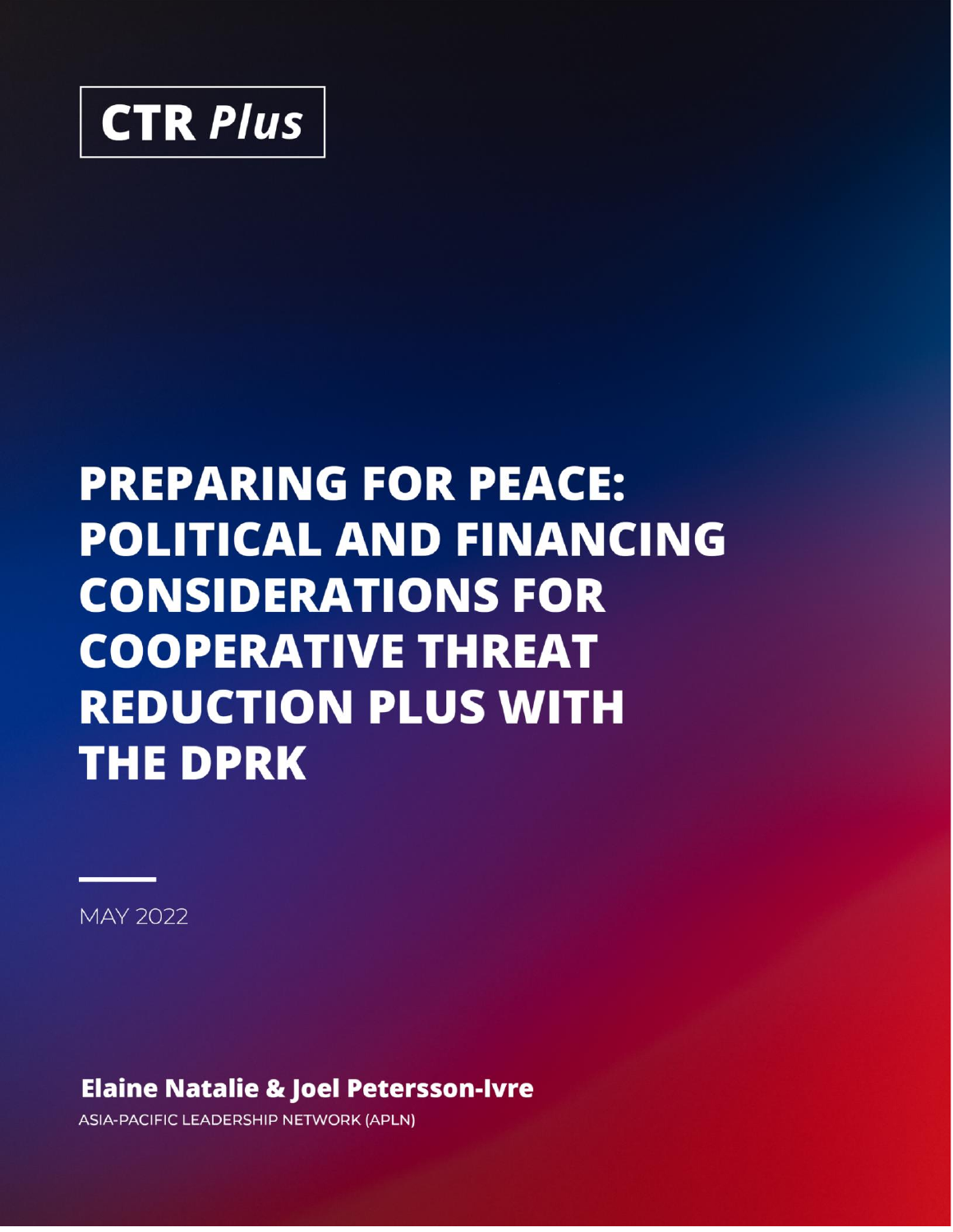#### **A B O U T T H E A U T H O RS**

**Elaine Natalie** is a Policy Fellow at APLN and an International Cooperation student at Seoul National University's Graduate School of International Studies. She received her undergraduate degree from Yonsei University's Underwood International College where she majored in International Studies and minored in Political Science and International Relations.

**Joel Petersson-Ivre** is a Policy Fellow at APLN. He received his Master's degree from Yonsei University's Graduate School of International Studies for East Asian Studies, and International Security and Foreign Policy, and his Bachelor's degree in Chinese Language and Culture from Stockholm University.

#### **AC K N O W L E D G E M E N T S**

The authors would like to thank Susan Koch and Brad Babson for their helpful comments. Any remaining mistakes are the sole responsibility of the authors.

The content of this report builds on previous work on CTR Plus organised or published by APLN. However, it does not reflect the opinions of APLN, its members, board, funders, or partners.

APLN's CTR Plus project was funded by the ROK Ministry of Unification.



@APLNofficial

@APLNofficial

The Asia-Pacific Leadership Network for Nuclear Non-Proliferation and Disarmament (APLN) is a network of political, military, and diplomatic leaders from countries across the Asia-Pacific tackling security and defence challenges with a particular focus on addressing and eliminating nuclear weapon risks.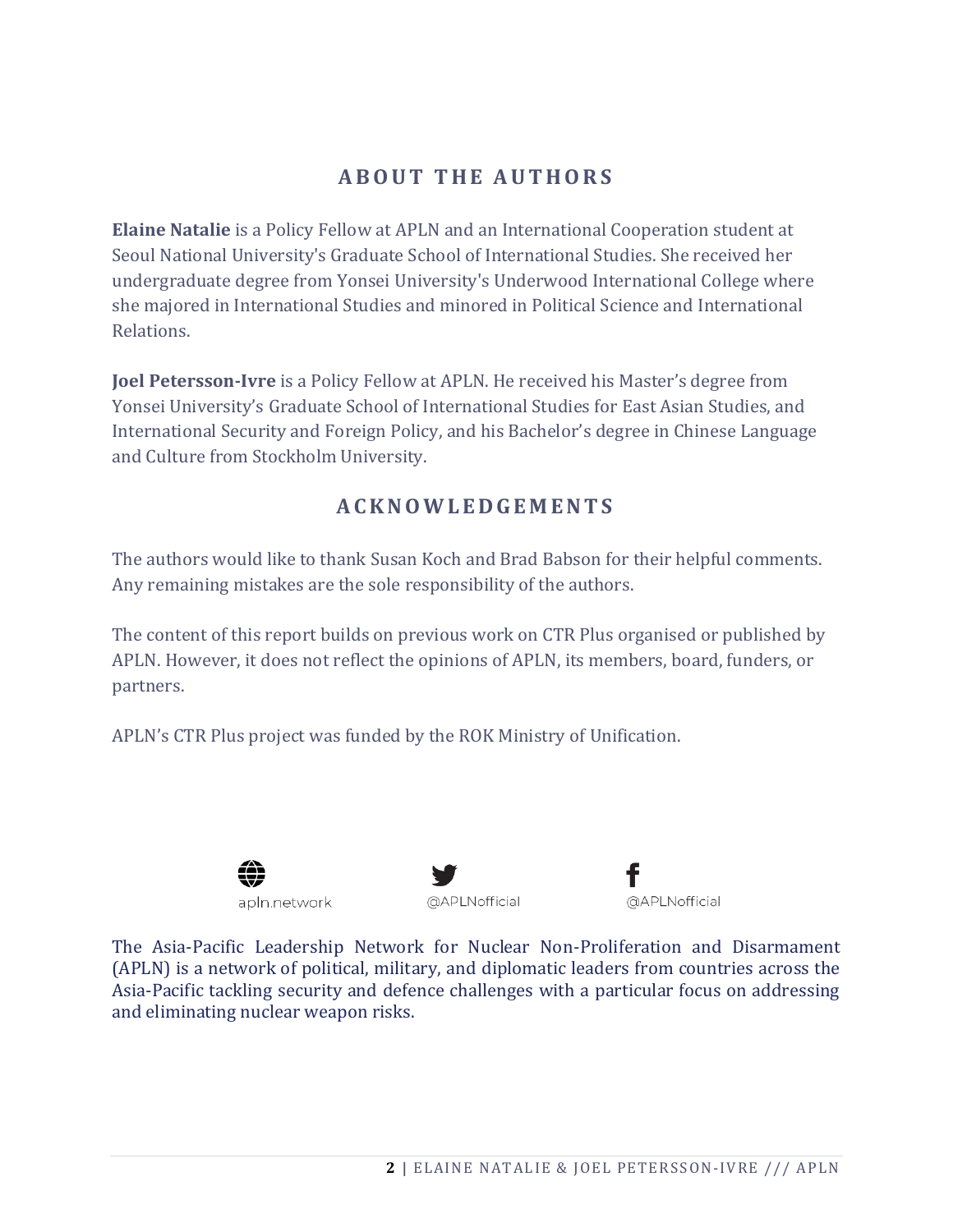© 2022 Elaine Natalie & Joel Petersson-Ivre.

This report is published under a 4.0 International Creative Commons License the terms of which are found [here.](https://creativecommons.org/licenses/by-nc-sa/4.0/)

The research described in this paper was supported by the Asia-Pacific Leadership Network for Nuclear Non-Proliferation and Disarmament.

The views represented herein are the authors' own and do not necessarily reflect the views of APLN, its staff, nor its board.

Please direct inquiries to:

Asia-Pacific Leadership Network APLN Secretariat 4th floor, 116, Pirundae-ro, Jongno-gu, Seoul, ROK, 03035 Tel. +82-2-2135-2170 Fax. +82-70-4015-0708Email. [apln@apln.network](mailto:apln@apln.network)

Cover photo: Designed by Freepik

This publication can be downloaded at no cost at [www.apln.network.](http://www.apln.network/)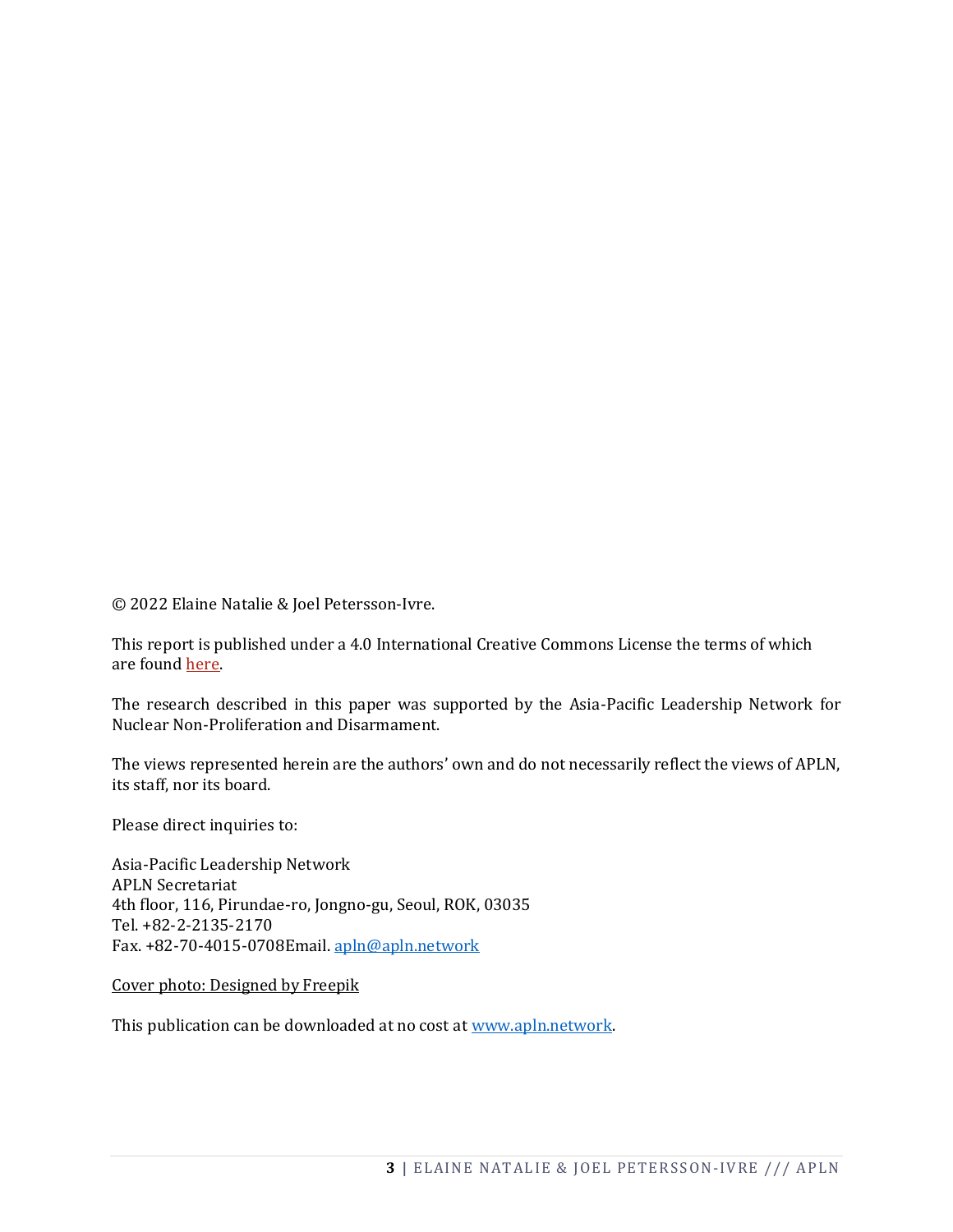## **Preparing for Peace: Political and Financing Considerations for Cooperative Threat Reduction Plus with the DPRK**

#### **Elaine Natalie & Joel Petersson-Ivre**

Policy Fellows at the Asia-Pacific Leadership Network for Nuclear Non-Proliferation and Disarmament

May 2022

### **Executive Summary**

Experience shows that opportunities for engagement with the Democratic People's Republic of Korea (DPRK) tend to be brief and can be easily squandered. Once political conditions on the Korean Peninsula improve, well-considered policy initiatives are needed to facilitate constructive engagement.

This paper assesses how to build political and financial support for Cooperative Threat Reduction Plus (CTR Plus) with DPRK – a multisectoral energy, public health, agriculture and development program based on the Nunn-Lugar CTR program. It explores what type of funding arrangement would be best suited to the program – highlighting establishing a World Bank-managed trust fund model – and how to generate political support considering the domestic politics of the main stakeholders involved in the Korean Peninsula.

Despite the challenges to engagement with the DPRK, there are positive signs and opportunities: the newly inaugurated President of the Republic of Korea (ROK) has indicated the possibility of economic support and cooperation with the DPRK. The United States has experience of working on similar collaborative initiatives. China is experienced in economic cooperation and development projects in the DPRK. Japanese experts, civil society representatives and the political opposition remain supportive of cooperative denuclearisation efforts. This paper assesses these opportunities and challenges and offers recommendations for policymakers to act when the window of opportunity arises.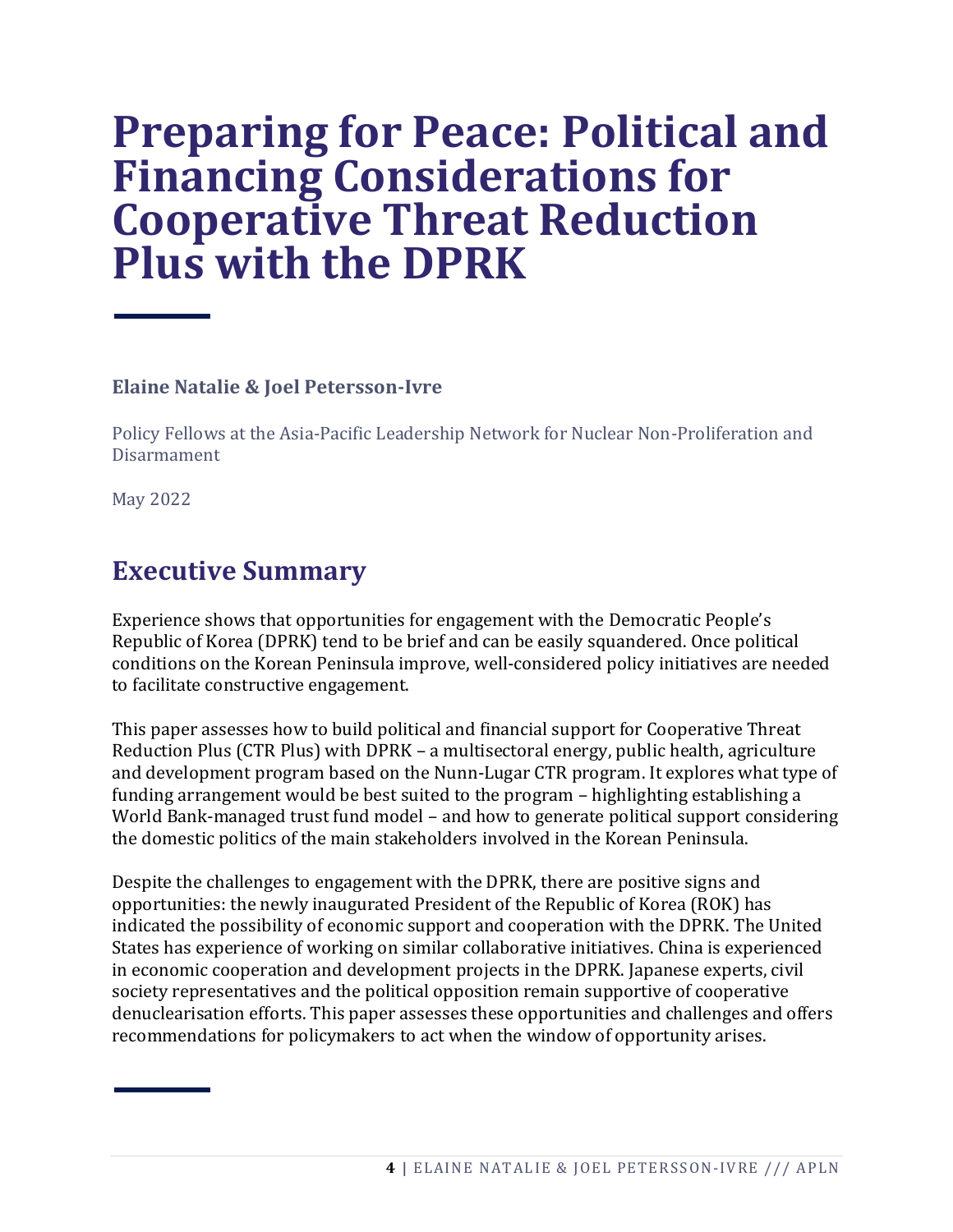## **Introduction**

The security situation on the Korean Peninsula tends to follow a cyclical pattern — from cooperation to stalemate, from stalemate to confrontation, and back around again. All indications suggest a return to confrontation. In the first months of 2022, the Democratic People's Republic of Korea (DPRK) launched more missiles than the previous four years combined. With heightened concerns over a possible nuclear test in the coming months, there seems to be little cause for optimism.<sup>1</sup>

This report takes stock of current political dynamics impacting the Korean Peninsula and relations with the DPRK, looking beyond the current cyclical phase to offer recommendations for the next opportunity for engagement. In doing so, it aims to provide an "off-the-shelf" policy option that can be used once political conditions are more propitious. 2

One promising policy option for engagement is based on the Cooperative Threat Reduction (CTR) program implemented between the United States and post-Soviet states after the end of the Cold War. The CTR program, also known as the Nunn-Lugar program, fostered working level cooperation between the United States, Russia, and the post-Soviet states, and successfully removed or dismantled nuclear weapons stationed on the soil of Belarus, Kazakhstan, and Ukraine. The program also provided alternative employment for the nuclear and biological weapons workforce, and dismantled chemical weapons.

APLN previously assessed the potential to adapt the original CTR program to the unique circumstances in the DPRK in the form of "CTR Plus," where the "plus" refers to broader, multisectoral engagement, beyond nuclear weapons and weapons of mass destruction (WMD). A series of workshops were held in late 2021, exploring engagement within areas such as energy, public health, and space cooperation, with the analysis published in a series of reports in December 2021.<sup>3</sup>

This report draws on the themes discussed during a follow-up conference in March 2022.<sup>4</sup> The discussions centered around two questions:

- How can political support be built and sustained for CTR Plus?
- What financial arrangements would be suitable to support CTR Plus?

<sup>1</sup> Justin McCurry, 'North Korea Fires Suspected ICBM amid Signs of Preparation for Nuclear Test', The Guardian, 25 May 2022, sec. World news[, https://www.theguardian.com/world/2022/may/24/north-korea](https://www.theguardian.com/world/2022/may/24/north-korea-fires-ballistic-missile-off-its-east-coast-says-seoul)[fires-ballistic-missile-off-its-east-coast-says-seoul.](https://www.theguardian.com/world/2022/may/24/north-korea-fires-ballistic-missile-off-its-east-coast-says-seoul)

<sup>2</sup> The case for CTR Plus assumes that sanctions against the DPRK would be eased or lifted. As sanctions lifting has been extensively covered in other works on CTR Plus, we do not discuss the topic further here.

<sup>3</sup> 'Cooperative Threat Reduction Plus: Breaking the Stalemate with the DPRK', (Asia-Pacific Leadership Network, 21 December 2021), [https://www.apln.network/projects/ctrplus/cooperative-threat-reduction](https://www.apln.network/projects/ctrplus/cooperative-threat-reduction-plus-breaking-the-stalemate-with-the-dprk)[plus-breaking-the-stalemate-with-the-dprk.](https://www.apln.network/projects/ctrplus/cooperative-threat-reduction-plus-breaking-the-stalemate-with-the-dprk)

<sup>4</sup> The conference was held online under Chatham House rules, with participants from the ROK, the United States, China, Japan, and Europe.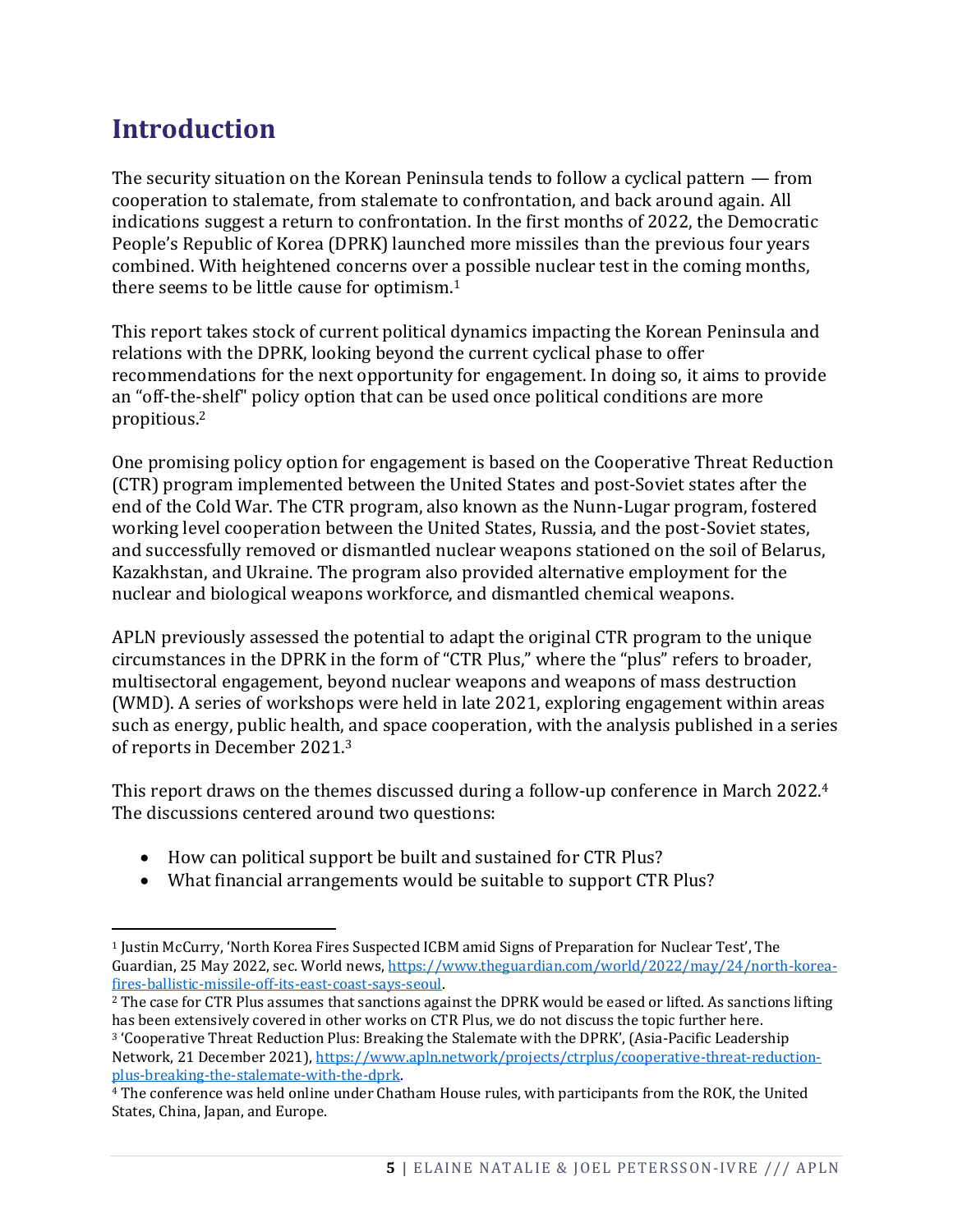The report is divided into two sections that address each question.

In summary, a trust fund arrangement under the World Bank is promising as a financing option, but major shifts in domestic policies, and bilateral and multilateral relationships are required to implement a CTR Plus initiative with the DPRK.

Advancing the agenda also includes:

- The United States and the DPRK engaging in leader-level or at least senior-level dialogue on threat reduction or activities related to WMD-reduction and arms control.
- China leading on activities separate from WMD and arms-control related work, offering expertise in implementing development projects in the DPRK, as well as providing a significant contribution to the World Bank DPRK Trust Fund.
- The United States taking the initiative to establish but not necessarily provide funds to – a World Bank DPRK Trust Fund.
- China and the United States holding coordinating dialogues to serve to build trust and coordinate CTR and Plus activities.
- The Republic of Korea (ROK) and Japan building on proposed initiatives to improve bilateral relations and discussing what types of projects each can contribute under CTR Plus.

## **Political Considerations**

Implementing CTR Plus requires political will from the DPRK, the United States, and the ROK, as well as from China, Japan, and Russia. This section outlines political dynamics and challenges and discusses what type of financial arrangements have worked in the past (where applicable) in each country. The section also identifies potential opportunities for future engagement.

#### **United States**

Even before the Russia-Ukraine war began, it was clear that the Biden administration had placed diplomacy with the DPRK on the backburner. Following the months long DPRK policy review, Press Secretary Jen Psaki stated that the Biden administration intends to adopt a "calibrated, practical approach," a classic middle ground policy option that does not display the political will needed to address the DPRK nuclear issue. The full review was never published. Only two senior officials – Deputy Secretary of State Wendy Sherman and Special Representative for the DPRK Sung Kim – have had direct experience engaging with the DPRK. Although Ambassador Kim stated that the DPRK has declined multiple offers for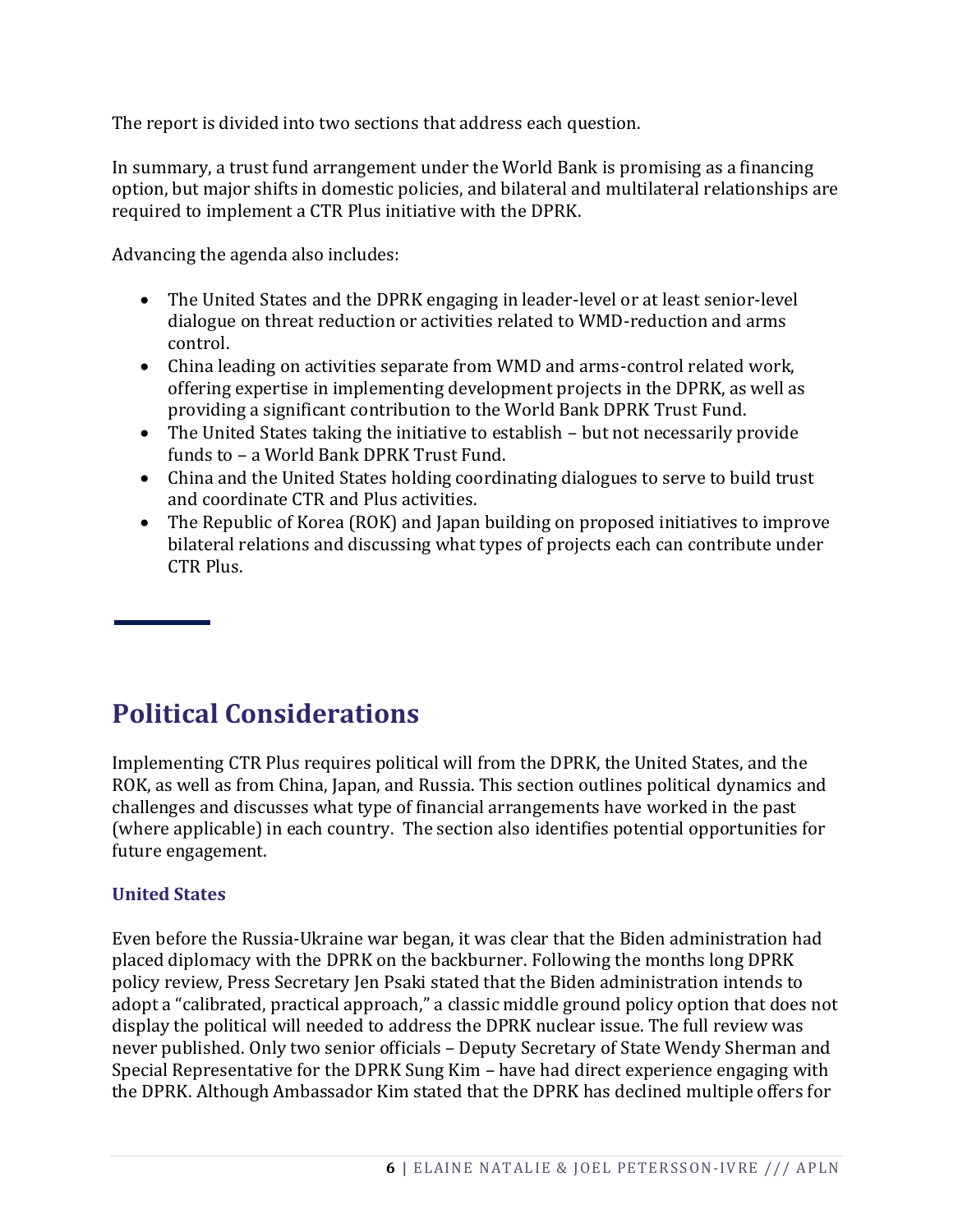dialogue with the United States,<sup>5</sup> the administration's limited political will on tackling the DPRK nuclear challenge is apparent – Sung Kim is first and foremost the US Ambassador to Indonesia, and as of April 2022, the administration has yet to even nominate a US ambassador to the ROK.

Although President Biden expressed willingness for strategic dialogue with China and Russia, the administration's lukewarm approach is not conducive to a CTR Plus initiative. Moving the US Congress to support CTR Plus will be difficult given the long-standing hostility between the United States and the DPRK. However, Congressional funding does not have to be large. The initiative can rely on other parties to provide additional funding, for instance through a trust fund model, as described below. If the United States demonstrates the political will to meaningfully engage with the DPRK, and plays a leadership role in the initiative, financial support could be provided by other countries.

There is precedent. Beginning in 1996, the US Department of Defense (DoD) in charge of implementing the Nunn-Lugar program was prohibited by Congress from conducting infrastructure building projects in Russia and reached out to other governments for help. For a CTR Plus initiative, the DoD could concentrate on WMD threat reduction efforts, and other governments could focus on the "Plus" aspects, such as cooperation in the energy and health sectors.

Another important element is the mutual threat reduction aspect of the original CTR. CTR was conceived alongside the START I treaty – a bilateral arms control treaty that mandated reduction to equal nuclear warhead and delivery vehicle levels for both the United States and the Soviet Union, later Russia. CTR Plus for the DPRK must consider and clarify what threat reduction entails for both the DPRK and the United States in 2022 and beyond. Especially as parity of nuclear forces is out of the question for the United States. However, The United States could – after consultations with regional allies – commit to not deploying nuclear weapons in the Korean peninsula. In return there would be appropriate reciprocal monitoring and verification measures on both sides of the Korean Demilitarized Zone (DMZ). President Yoon has previously said that he would scrap the 2018 inter-Korean military agreement that seeks to suspend military activities near the inter-Korean border, his defense minister nominee Lee Jong-sup more recently stated that he is "not of the position that the Sept. 19 [2018 inter-Korean] military agreement should be discarded."<sup>6</sup> For the United States or the ROK to consider troop reductions, the DPRK would have to commit to substantial threat reduction measures, that go – at least – beyond the recently broken moratorium on ICBM testing.

<sup>5</sup> 'Briefing with Special Representative for the Democratic People's Republic of Korea Sung Kim on Recent Developments in the DPRK and U.S. Efforts to Advance Denuclearization on the Korean Peninsula', United States Department of State, 6 April 2022, [https://www.state.gov/briefing-with-special-representative-for](https://www.state.gov/briefing-with-special-representative-for-the-democratic-peoples-republic-of-korea-sung-kim-on-recent-developments-in-the-dprk-and-u-s-efforts-to-advance-denuclearization-on-the-korean-penins/)[the-democratic-peoples-republic-of-korea-sung-kim-on-recent-developments-in-the-dprk-and-u-s-efforts-to](https://www.state.gov/briefing-with-special-representative-for-the-democratic-peoples-republic-of-korea-sung-kim-on-recent-developments-in-the-dprk-and-u-s-efforts-to-advance-denuclearization-on-the-korean-penins/)[advance-denuclearization-on-the-korean-penins/.](https://www.state.gov/briefing-with-special-representative-for-the-democratic-peoples-republic-of-korea-sung-kim-on-recent-developments-in-the-dprk-and-u-s-efforts-to-advance-denuclearization-on-the-korean-penins/)

<sup>6</sup> Jeongmin Kim, 'Yoon's Defense Minister Nominee Will Not Scrap Kim and Moon's 2018 Military Deal', NKNews, 21 April 2022[, https://www.nknews.org/2022/04/yoons-defense-minister-nominee-will-not](https://www.nknews.org/2022/04/yoons-defense-minister-nominee-will-not-scrap-kim-and-moons-2018-military-deal/)[scrap-kim-and-moons-2018-military-deal/.](https://www.nknews.org/2022/04/yoons-defense-minister-nominee-will-not-scrap-kim-and-moons-2018-military-deal/)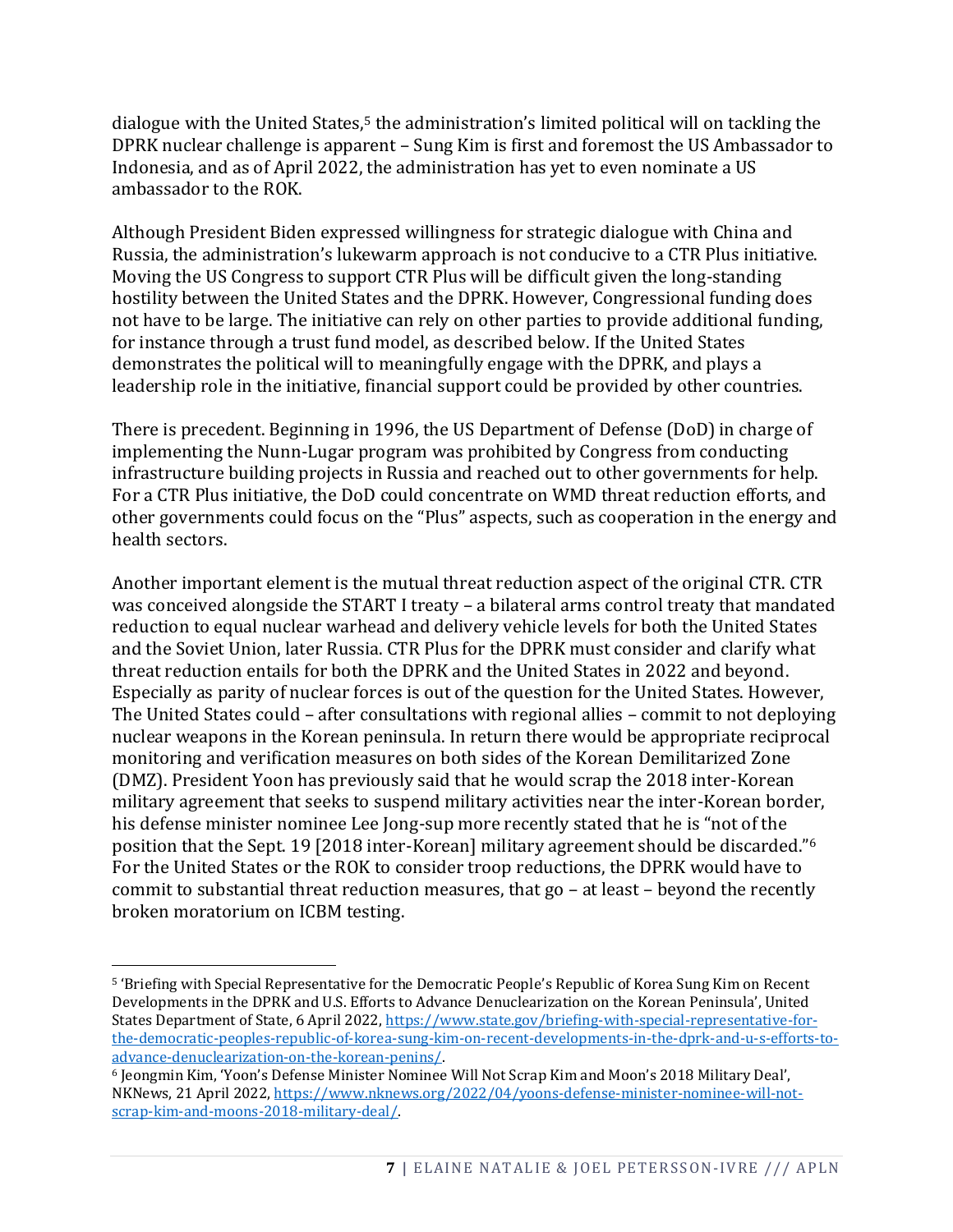#### **DPRK**

Political conditions in the DPRK are the least conducive to engagement since the nuclear and ICBM tests in 2017. After four years of stalemate, the DPRK has conducted thirteen rounds of missile tests – including hypersonic missiles – and attempted to launch at least one ICBM during the first months of 2022. There are also indications that the nuclear test site at Punggye-ri, which had been formally shut down in 2018, is being prepared for a new test.<sup>7</sup> Yet, amidst rising tensions, the DPRK continues to show no interest in engagement or dialogue while continuing to expand its nuclear weapon capabilities and delivery systems.<sup>8</sup>

In addition to military activities, the DPRK has demolished a hotel and golf resort near Mount Kumgang that it once ran together with the ROK, a clear signal that it is not seeking inter-Korean cooperation at this time. The ROK Ministry of Unification demanded an explanation from Pyongyang via the inter-Korean hotline but has yet to receive a formal reply.

The present circumstances make engagement difficult, but former officials and experts with extensive experience of working-level interactions with DPRK officials agree that there is a great respect for, and willingness to learn from, international development agencies, at least among lower-level officials.<sup>9</sup> According to an ROK economist with deep insight into the DPRK economy, this willingness to cooperate is balanced by a desire to not be perceived as receiving "handouts." The DPRK does not want to become over-reliant on foreign assistance but is more receptive to sustainable programs or projects that can increase its economic productivity and independence. Such programs on the local level could include training for workers and agricultural development, which the DPRK pursued with international organizations in the early 2000s.<sup>10</sup> The DPRK's recent publication (in 2021) of the Voluntary National Review (VNR) on the implementation of the 2030 Agenda for Sustainable Development is a promising sign in this regard.<sup>11</sup>

However, DPRK leader Kim Jong Un needs to take personal initiative before such international cooperation and working level relationships can form. As APLN argued in a previous report:

<sup>11</sup> 'Democratic People's Republic of Korea: Voluntary National Review on the Implementation of the 2030 Agenda' (Government of the Democratic People's Republic of Korea, June 2021), [https://sustainabledevelopment.un.org/content/documents/282482021\\_VNR\\_Report\\_DPRK.pdf](https://sustainabledevelopment.un.org/content/documents/282482021_VNR_Report_DPRK.pdf)

<sup>7</sup> Yoon-hwan Chae, 'Continued Restoration Work Spotted at N. Korea's Nuclear Test Site: Report', Yonhap News Agency, 29 April 2022[, https://en.yna.co.kr/view/AEN20220429004000325.](https://en.yna.co.kr/view/AEN20220429004000325)

<sup>8</sup> Han-ju Kim, 'North Korean FM Rules out Possibility of Contact with U.S.', Yonhap News Agency, 23 June 2021[, https://en.yna.co.kr/view/AEN20210623010000320.](https://en.yna.co.kr/view/AEN20210623010000320)

<sup>9</sup> DPRK officials' eagerness to cooperate was noted by several participants of the online APLN conference. <sup>10</sup> Jong-Woon Lee and Hyoungsoo Zang, 'Future Development Assistance to North Korea Through the Establishment of Multi-Donor Trust Funds', North Korean Review 9, no. 2 (2013): 43–58.

**<sup>8</sup>** | ELAINE NATALIE & JOEL PETERSSON-IVRE /// APLN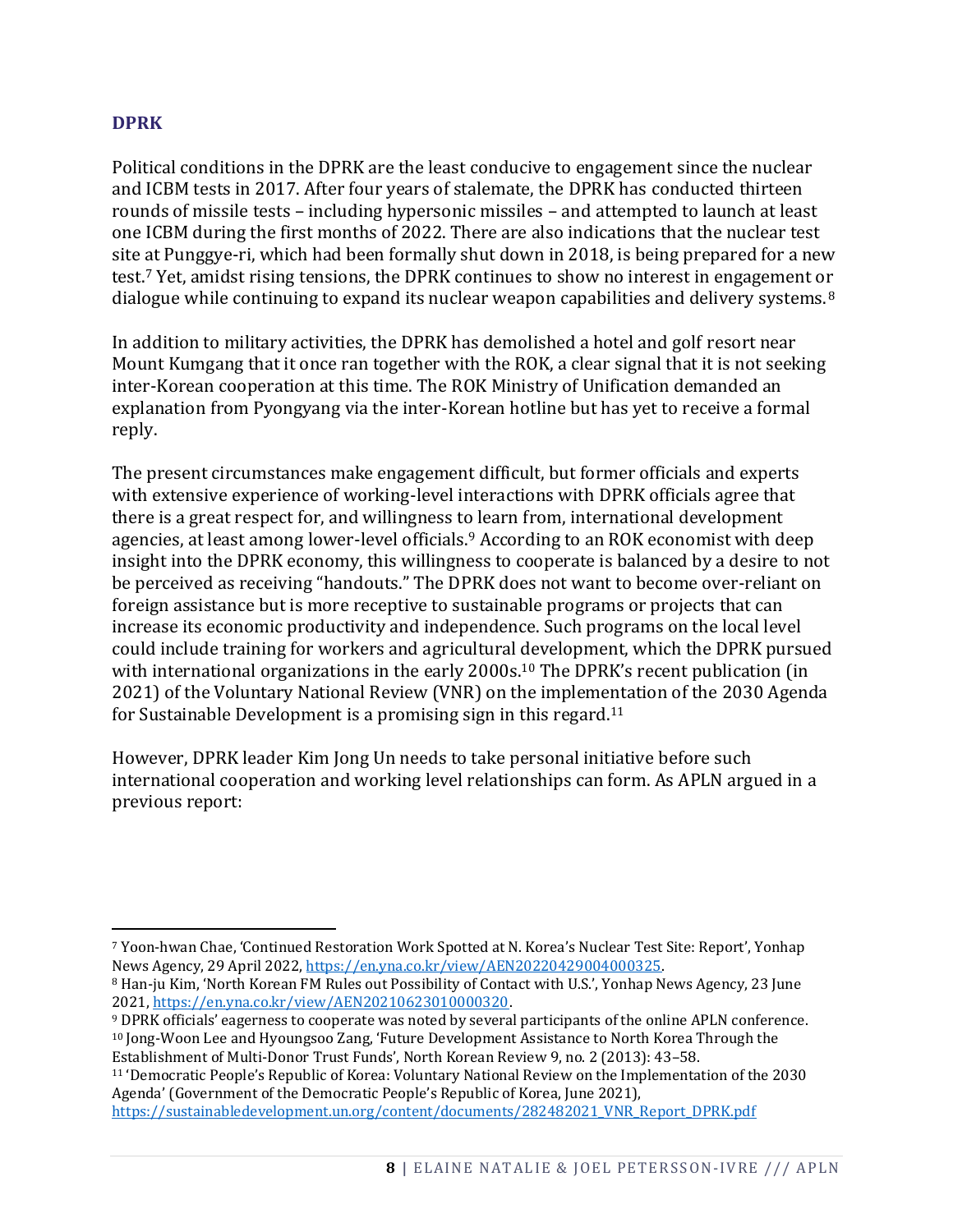Any sustained engagement with the DPRK requires the approval of Kim Jong Un, who is unlikely to cooperate unless he believes that doing so reduces threats to the DPRK's security. <sup>12</sup>

DPRK's involvement in any long-term engagement initiative such as CTR Plus would likely be contingent on the partial lifting of sanctions. The considerations for sanctions relief have been discussed elsewhere, but simply addressing the DPRK's threat perceptions may not be enough to encourage engagement.<sup>13</sup> Some have argued that recent tests of short-range missiles and focus in DPRK propaganda on tactical nuclear weapons represents a change in the regime's nuclear posture, that the DPRK will consider using its weapons not just to limit US or ROK behavior, but to shape that behavior through nuclear compellence.<sup>14</sup> If the DPRK pursues this dangerous offensive shift into nuclear brinkmanship, this would sharply reduce the prospects of other relevant governments engaging in CTR Plus. **ROK**

The recent change of government in Seoul has important implications for engagement with the DPRK and a future CTR Plus initiative. Writing in Foreign Affairs, then-Presidential candidate Yoon Suk-yeol argued that the ROK must increase its military readiness, conduct more exercises with the United States and that:

Pyongyang's sincere and complete declaration of its existing nuclear programs would be the first step milestone in restoring trust. Sanctions against North Korea might then be eased in line with verifiable and irreversible steps Pyongyang must take toward denuclearization.<sup>15</sup>

In his inauguration speech, he left the "door to dialogue" open, and promised "an audacious plan that will vastly strengthen [the DPRK]'s economy and improve the quality of life for its people" if the DPRK "genuinely embarks on a process to complete denuclearization."<sup>16</sup> The fact that Yoon considers the possibility of economic support and cooperation implies that he is not as hawkish on the DPRK as the general wisdom regarding ROK conservatives would suggest. Yoon's Defense Minister nominee has also expressed that he is prepared to uphold the ROK's end of the 2018 Inter-Korean Military Agreement, contradicting Yoon's earlier claim that he would scrap it.<sup>17</sup>

<sup>15</sup> Suk-yeol Yoon, 'South Korea Needs to Step Up', 6 April 2022, [https://www.foreignaffairs.com/articles/south-korea/2022-02-08/south-korea-needs-step.](https://www.foreignaffairs.com/articles/south-korea/2022-02-08/south-korea-needs-step)

<sup>&</sup>lt;sup>12</sup> 'Cooperative Threat Reduction Plus: Breaking the Stalemate with the DPRK', 15.

<sup>&</sup>lt;sup>13</sup> The lifting of sanctions is a highly contentious issue. For a discussion of partial sanctions relief as a condition for CTR Plus, see the 'Cooperative Threat Reduction Plus: Breaking the Stalemate with the DPRK', 15.

<sup>14</sup> Andrew Salmon, 'Ukraine War Fortifies North Korea's Urge to Arm', Asia Times, 21 March 2022, [https://asiatimes.com/2022/03/ukraine-war-fortifies-north-koreas-urge-to-arm/.](https://asiatimes.com/2022/03/ukraine-war-fortifies-north-koreas-urge-to-arm/)

<sup>16</sup> Kyung-don Joo, 'Full Text of President Yoon's Inaugural Address', Yonhap News Agency, 10 May 2022, [https://en.yna.co.kr/view/AEN20220510005900315.](https://en.yna.co.kr/view/AEN20220510005900315)

<sup>17</sup> Jeongmin Kim, 'Yoon's Defense Minister Nominee Will Not Scrap Kim and Moon's 2018 Military Deal', NKNews, 21 April 2022[, https://www.nknews.org/2022/04/yoons-defense-minister-nominee-will-not](https://www.nknews.org/2022/04/yoons-defense-minister-nominee-will-not-scrap-kim-and-moons-2018-military-deal/)[scrap-kim-and-moons-2018-military-deal/.](https://www.nknews.org/2022/04/yoons-defense-minister-nominee-will-not-scrap-kim-and-moons-2018-military-deal/)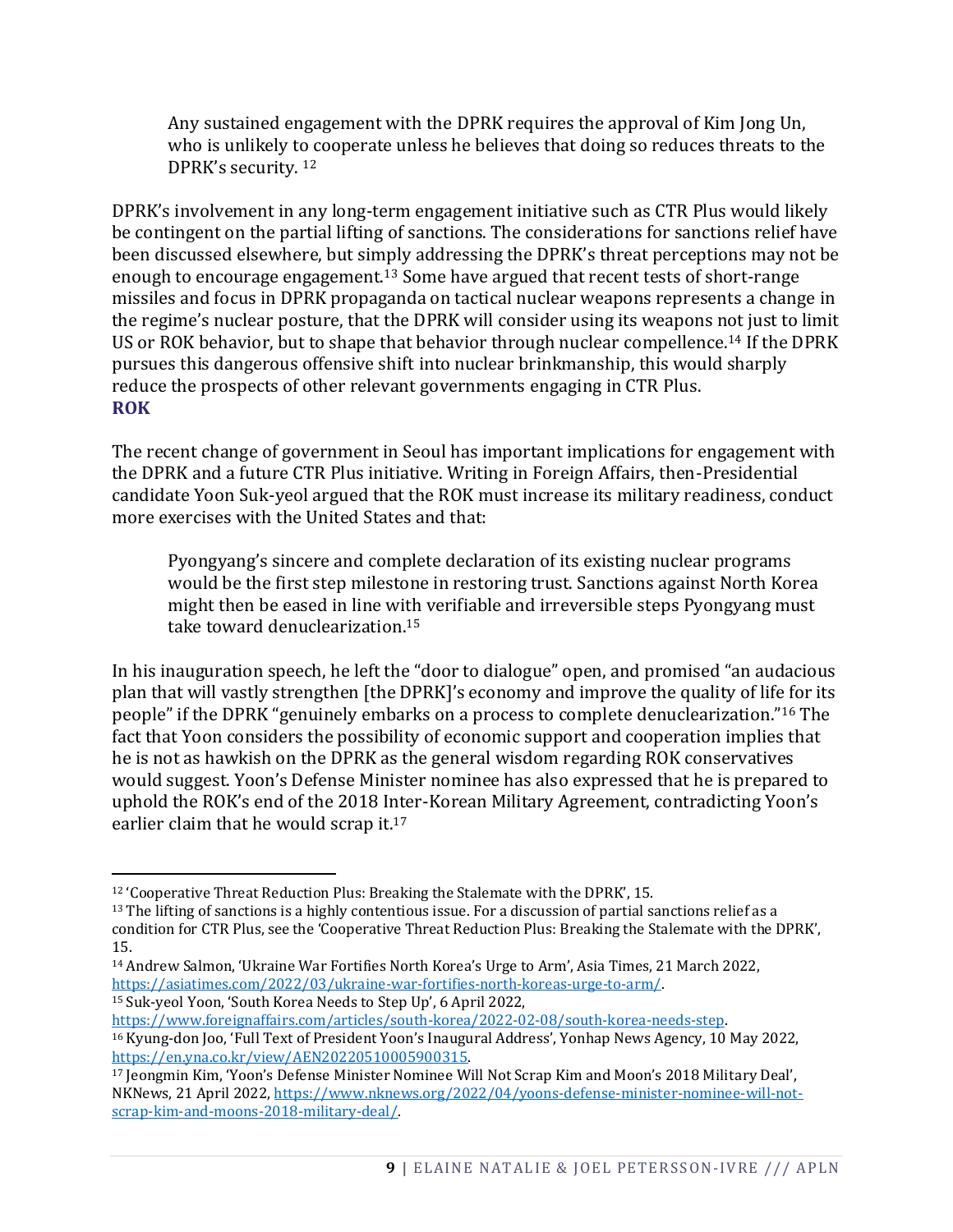Additionally, ROK progressives remain firmly in control of the ROK National Assembly until at least 2024. Although the National Assembly's influence over foreign policy is relatively small, progressive lawmakers generally tend to be more sympathetic towards engagement with the DPRK, and some have expressed support for CTR Plus. Under the Moon administration, the ROK Ministry of Unification has also accumulated institutional knowledge of CTR Plus, which could be an asset to the ROK's foreign policy under President Yoon. Yoon's Unification Minister nominee Kwon Young-se has called for a united "bipartisan North Korean policy," urging for a "break from the old dichotomy that conservatives are anti-North Korea and progressives are pro-North Korea."<sup>18</sup>

Still, the ROK under President Yoon is unlikely to prioritise inter-Korean relations or work proactively towards engagement with the DPRK. Instead, the initiative should come from the United States, with which Yoon has vowed to strengthen the alliance. He might therefore be willing to accept the premise of CTR Plus if Washington urged him to do so, and the benefit to the ROK was convincingly apparent.

Finally, there is a good case to be made for further provision of medical assistance *without* preconditions on reductions of the DPRK nuclear and missile program.<sup>19</sup> In this regard, it is a positive development that the new ROK government has offered vaccines to the DPRK to handle its ongoing COVID-19 outbreak.

#### **Japan**

Recent efforts by the United States, the ROK and Japan to strengthen their trilateral relationship present both opportunities and challenges. At the trilateral summit of highranking defense officials, the three countries committed to "close trilateral cooperation to achieve complete denuclearization and lasting peace on the Korean Peninsula."<sup>20</sup> To the extent that trilateral cooperation can improve policy coordination on the DPRK issue, it is a welcome development; recent years of strained relations between Seoul and Tokyo have not been conducive to multilateral initiatives or willingness to compromise on conflicting priorities towards the DPRK. An organization like the Korean Peninsula Energy Development Organization (KEDO), which enabled the United States, the ROK, and Japan to coordinate their economic policies towards Japan could be a useful model for the three countries to explore again.

However, policy coordination is not worth much for CTR Plus, if the policymakers doing the coordination are hostile towards engagement with the DPRK in the first place. The ruling Liberal Democratic Party (LDP) is gaining support, by taking a hardline stance against the

<sup>&</sup>lt;sup>18</sup> Lee Hae-ah 'Unification Minister Nominee Calls for Bipartisan N.K. Policy', Yonhap News Agency, 22 April 2022[, https://en.yna.co.kr/view/AEN20220422010600315.](https://en.yna.co.kr/view/AEN20220422010600315) 

<sup>19</sup> 'North Korea Sees a Virus Explosion. Its Missiles Won't Help.', Washington Post, 13 May 2022, [https://www.washingtonpost.com/opinions/2022/05/13/north-korea-sees-virus-explosion-its-missiles](https://www.washingtonpost.com/opinions/2022/05/13/north-korea-sees-virus-explosion-its-missiles-wont-help/)[wont-help/](https://www.washingtonpost.com/opinions/2022/05/13/north-korea-sees-virus-explosion-its-missiles-wont-help/)

<sup>20</sup> "Joint Statement on the U.S.-Japan-Republic of Korea Trilateral Ministerial Meeting," United States Department of State, accessed 14 April 2022[, https://www.state.gov/joint-statement-on-the-u-s-japan](https://www.state.gov/joint-statement-on-the-u-s-japan-republic-of-korea-trilateral-ministerial-meeting/)[republic-of-korea-trilateral-ministerial-meeting/.](https://www.state.gov/joint-statement-on-the-u-s-japan-republic-of-korea-trilateral-ministerial-meeting/)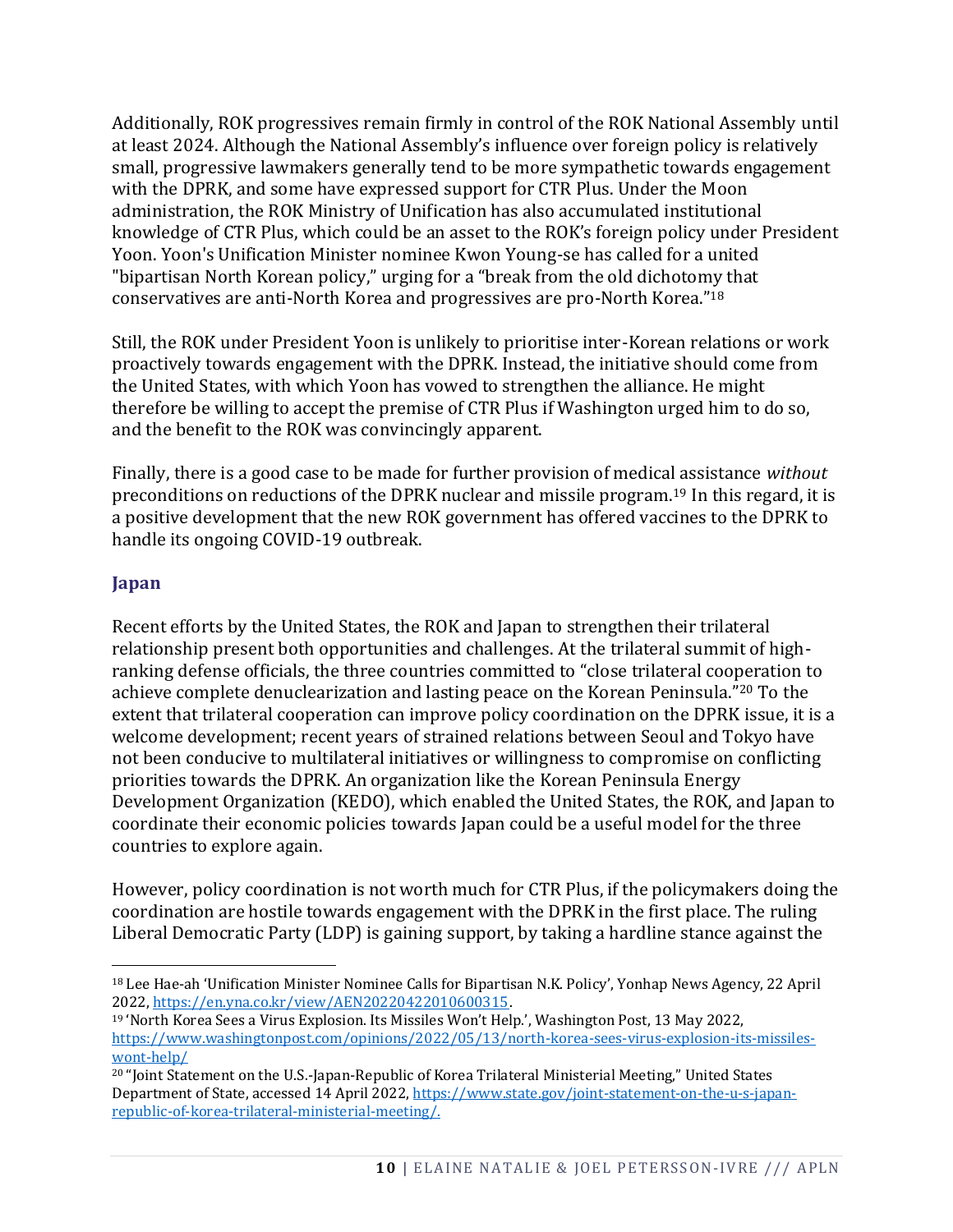DPRK and China, in a similar fashion to the new government in Seoul. Recent discussions within the LDP about Japan developing "enemy base strike capability" are case in point.<sup>21</sup> The political opposition views cooperation more favorably, emphasizing diplomacy, including disarmament diplomacy, dialogue and relationship building. A CTR Plus initiative with the DPRK would need the support of Japanese politicians who share these sentiments, but the long-incumbent LDP is unlikely to leave power any time soon.

There has been some support in the Japanese policy community for a "Nuclear Threat Reduction Program" where Japan, alongside the United States and the ROK, would be taking a central role in providing financial and technical support for the management/disposal of North Korean nuclear facilities and materials. This proposal, published by the Sasakawa Peace Foundation, also includes support for Japan's role in the potential transition of North Korean nuclear weapons researchers and engineers into nonmilitary fields.<sup>22</sup>

#### **China**

To the extent that China would be willing to participate in CTR Plus, it would not do so unless it gets a significant say in how to set the terms of the engagement. China's official position is to "play a constructive role in promoting the resolution of the nuclear issue on the Korean Peninsula."<sup>23</sup> It is clear that China and the United States hold very different perceptions of what a "constructive role" entails, as China continues to oppose further sanctions resolutions that the United States puts forward in the UN and has repeatedly called for some sanctions to be lifted or implemented in a more "prudent" way.<sup>24</sup>

Sanctions notwithstanding, China remains the DPRK's largest trading partner and has long experience in providing aid for development projects in the DPRK. The Chinese institutional knowledge and expertise in interacting with the DPRK would be a valuable asset to CTR Plus; not just the Chinese government, but Chinese companies could make considerable contributions to DPRK infrastructure. Before the pandemic, there seems to have been some mutual interest between China and the DPRK of cooperating under China's Belt and Road Initiative (BRI).

In principle, China would not oppose such cooperation, as it favors a "dual-track" approach to the Korean Peninsula that keeps nuclear and economic issues separate. In practice,

<sup>21</sup> "LDP to Propose Enemy Base Strike Capability as Part of Japan Security Review,' The Japan Times, 12 April 2022[, https://www.japantimes.co.jp/news/2022/04/12/national/ldp-enemy-base-review/.](https://www.japantimes.co.jp/news/2022/04/12/national/ldp-enemy-base-review/)

<sup>22</sup> 'Proposals to the Japanese Government Concerning the Denuclearization of North Korea' (Sasakawa Peace Foundation, February 2020)[, https://www.spf.org/en/global](https://www.spf.org/en/global-data/user33/Proposal_NorthKorea_English.pdf)[data/user33/Proposal\\_NorthKorea\\_English.pdf.](https://www.spf.org/en/global-data/user33/Proposal_NorthKorea_English.pdf)

<sup>23</sup> 'US Called on to Match Its Words with Action in Ties', People's Daily Online, 23 February 2022, [http://en.people.cn/n3/2022/0223/c90000-9961673.html.](http://en.people.cn/n3/2022/0223/c90000-9961673.html)

<sup>24</sup> 'Chinese Envoy Urges UN Security Council to Take Prudent, Responsible Approach to Sanctions', People's Daily Online, 8 February 2022[, http://en.people.cn/n3/2022/0208/c90000-9954511.html.](http://en.people.cn/n3/2022/0208/c90000-9954511.html)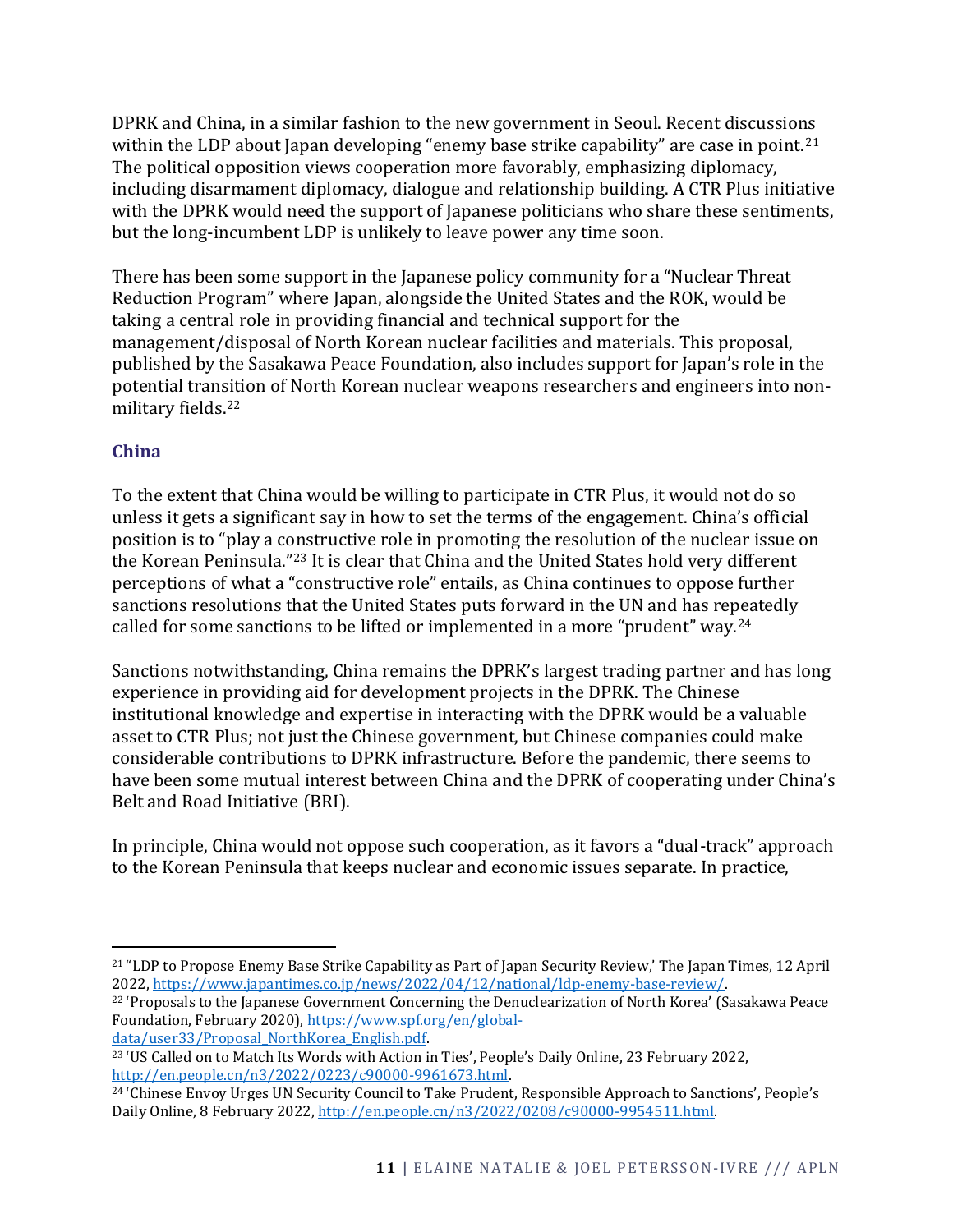however, the Asia Infrastructure Investment Bank, which is designed to fund BRI projects, may be wary of the political risks involved.<sup>25</sup>

The poor state of US-China relations also creates political risks. Chinese media has spread unfounded rumors that the US Defense Threat Reduction Agency maintains secret bioweapons facilities in Ukraine.<sup>26</sup> Such conspiracy theories are not conducive to Chinese participation in CTR Plus, but appear to be believed by the Chinese public, and perhaps decisionmakers as well, underscoring the divide in perceptions between the United States and China on basic facts.<sup>27</sup> Moreover, the Chinese UN ambassador has also linked the nuclear issue on the Korean Peninsula to the AUKUS deal, stating that it "ignore[s] the concerns of the international community" and "poses a serious risk of nuclear proliferation."<sup>28</sup> Overall, China has great potential to be a productive contributor to CTR Plus, but any contribution would have to be the result of mutual efforts to reduce misperceptions between China and the United States.

#### **Russia**

During the discussions at the APLN CTR Plus conference in March 2022, concerns were raised that the Russian invasion of Ukraine blemished CTR's record. It also negatively affects the potential to introduce CTR Plus with the DPRK because Ukraine was invaded in spite of security assurances from Russia, the United States and United Kingdom in exchange for denuclearization and adherence to the NPT. There is a widespread misperception that if Ukraine had retained the nuclear weapons stationed on its soil, it would have been able to deter a Russian invasion. In the view of some analysts, Ukraine has joined Libya and Iraq as cautionary examples that giving up nuclear weapons will be detrimental to national security. However, Ukraine never had operational control over those nuclear weapons and the radioactive isotopes would have decayed within a decade.<sup>29</sup> The political impact of this argument cannot be underestimated and should be addressed by denuclearization supporters.

This perception has also fed public discussions in both Japan and the ROK that each should consider acquiring nuclear weapons. The former Six Party participants are also split on the

<sup>26</sup> 'Sinister Motives Behind US Bioweapons Research Development in Ukraine (美国在乌克兰开展生物武器研究

用心险恶)', Sina.com, 22 March 2022, [https://news.sina.com.cn/c/2022-03-22/doc-imcwiwss7513212.shtml.](https://news.sina.com.cn/c/2022-03-22/doc-imcwiwss7513212.shtml)

 US-China Perception Monitor, 'Chinese Public Opinion on the War in Ukraine', U.S.-China Perception Monitor (blog), 19 April 2022[, https://uscnpm.org/2022/04/19/chinese-public-opinion-war-in-ukraine/.](https://uscnpm.org/2022/04/19/chinese-public-opinion-war-in-ukraine/) 'China Calls for Restraint Regarding Nuclear Issue on Korean Peninsula', People's Daily Online, 3 March [, http://en.people.cn/n3/2022/0327/c90000-10076352.html.](http://en.people.cn/n3/2022/0327/c90000-10076352.html) 

<sup>&</sup>lt;sup>25</sup> The Chair and President of the Asia Infrastructure Investment Bank (AIIB), Jin Liqun, has said that AIIB would only be willing to invest in the DPRK provided that there was a deal in principle on denuclearisation between the United States and the DPRK: Kim Jin-bang, 'Song Young-gil "New S. Korean policy towards the North: China's BRI … let's make a supergrid" (송영길 "韓신북방정책-中일대일로 연계 가능…슈퍼그리드 잇자")', Yonhap News, 14 April 2018[, https://www.yna.co.kr/view/AKR20180414039900083.](https://www.yna.co.kr/view/AKR20180414039900083) 

<sup>&</sup>lt;sup>29</sup> Vitaly L. Kataev, 'Ukraine Could not Have Kept the Nuclear Warheads Even if it Wanted to', 16 September 1994, Archive Box 13, Folder 26, National Security Archive, [https://nsarchive.gwu.edu/document/22540-05](https://nsarchive.gwu.edu/document/22540-05-ukraine-could-not-have-kept-nuclear) [ukraine-could-not-have-kept-nuclear.](https://nsarchive.gwu.edu/document/22540-05-ukraine-could-not-have-kept-nuclear)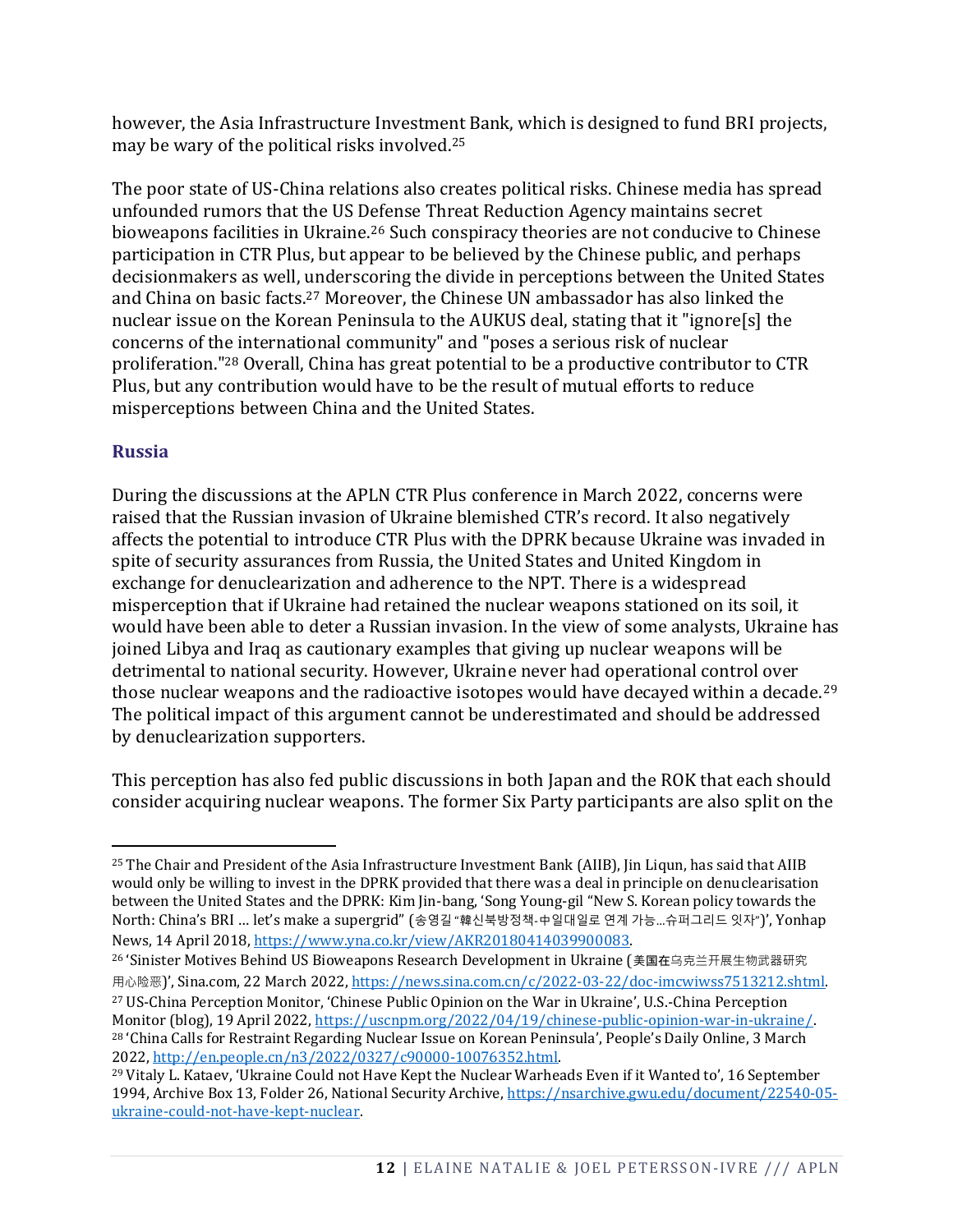Ukraine issue: ROK (somewhat reluctantly) joined the sanctions on Russia, while the invasion has again highlighted Japan's territorial dispute with Russia, and stalled progress towards formalizing a WWII peace treaty. China, on the other hand, has supported Russia, by condemning NATO expansion, and the DPRK voted against the condemnation of Russia in the UN.

It does not seem likely that Russia will become a member of any multilateral project in the short term, as it is subject to US, ROK, and Japanese sanctions. The war in Ukraine has split the important actors around the Korean Peninsula into two sides, and further confounded cooperation. The issue of lifting sanctions against the DPRK now becomes entangled with lifting of sanctions against Russia, complicating negotiating positions.

## **Financial Support**

The implementation of CTR Plus will require significant financial support. Brad Babson, former World Bank official, proposed three institutional arrangements to fund and manage a CTR Plus program with the DPRK.<sup>30</sup> One financing approach is a re-imagined multilateral organization drawing from the experiences of the political benefits of a trust fund-based funding approach.

#### **Special Trust Fund Model**

A special trust fund modeled on past examples – such as the Palestinian Partnership for Infrastructure Development Multi-Donor Trust Fund (PID) – could have significant benefits for overcoming difficult political issues, compared to alternative financing models. It has an administrative structure that allows for flexibility in project implementation and independent supervision and use of funds. In addition, it has an oversight group, chaired by the World Bank and comprising of all donors and the recipient country's executive financial body, that provides the core consultative function.<sup>31</sup>

A 2017 report found that the PID has proven successful in several areas: it is efficient at pooling donor resources and coordinating processes; its preparation processes follow World Bank standard; its structure enables the design of bigger projects and more meaningful results; its financial accountability system is rigorous and transparent; and its management costs are low.<sup>32</sup>

<sup>30</sup> Brad Babson, 'Potential Institutional Arrangements for Funding a Cooperative Threat Reduction Plus Program with the DPRK' (Asia-Pacific Leadership Network, 7 April 2022),

[https://www.apln.network/projects/ctrplus/special-report-funding-a-cooperative-engagement-with-the](https://www.apln.network/projects/ctrplus/special-report-funding-a-cooperative-engagement-with-the-dprk)[dprk.](https://www.apln.network/projects/ctrplus/special-report-funding-a-cooperative-engagement-with-the-dprk)

<sup>31</sup> Babson, 20-21.

<sup>32</sup> Arab World Research and Development, Mid-Term Independent Evaluation Report, June 2017, [https://um.fi/documents/384998/0/Multi-donor\\_Trust\\_Fund\\_Palestine\\_MTE%2BTOR\\_2017.pdf/5ee386b5-](https://um.fi/documents/384998/0/Multi-donor_Trust_Fund_Palestine_MTE%2BTOR_2017.pdf/5ee386b5-41f5-d1e7-acdb-0da174b35323) [41f5-d1e7-acdb-0da174b35323.](https://um.fi/documents/384998/0/Multi-donor_Trust_Fund_Palestine_MTE%2BTOR_2017.pdf/5ee386b5-41f5-d1e7-acdb-0da174b35323)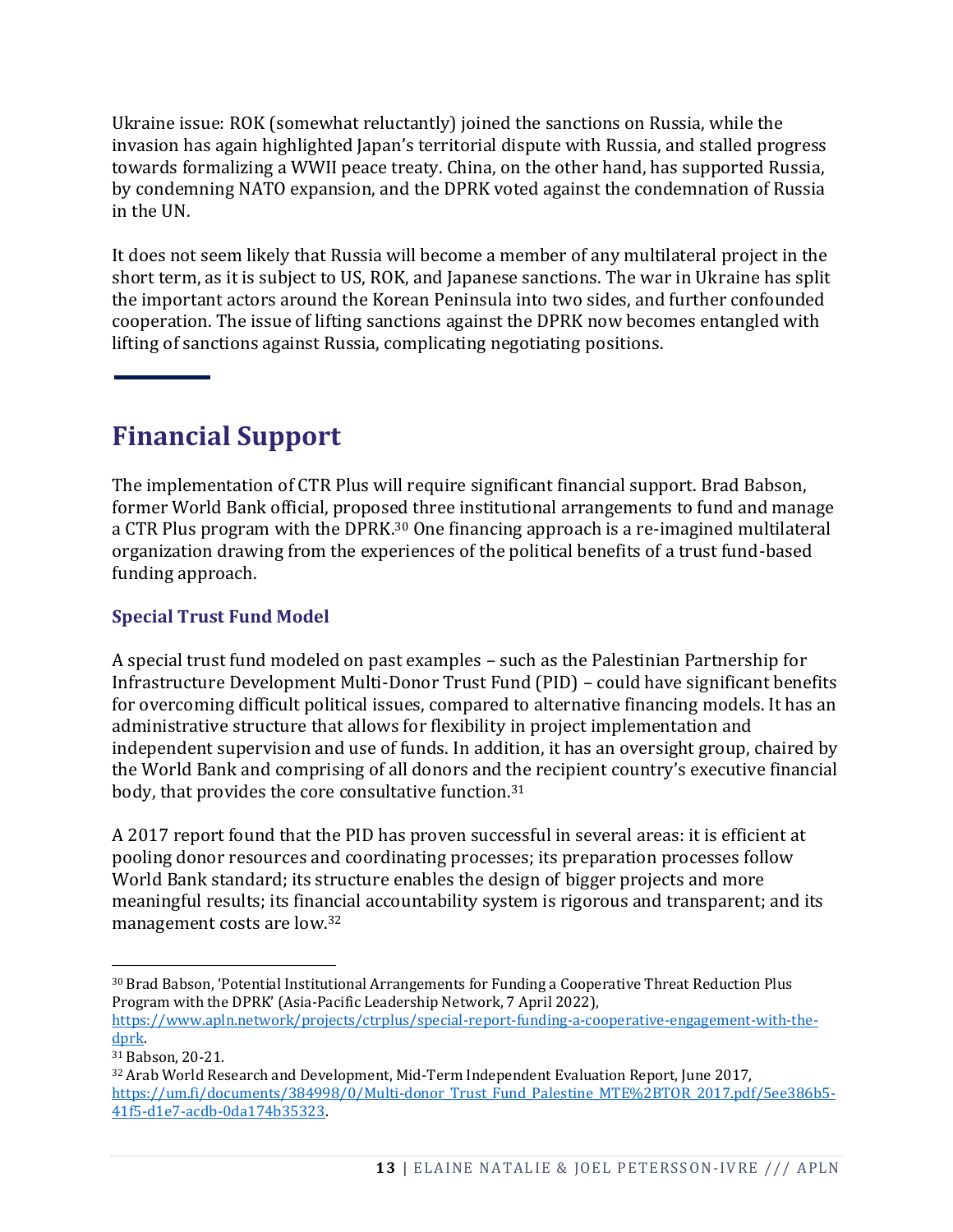A trust fund model can be adapted to a diverse set of purposes. It has an administrative structure that allows for flexibility in project implementation and independent supervision and use of funds. A trust fund can also be implemented swiftly to take advantage of a small window in the cooperation-stalemate-confrontation cycle.

All potential partners except the DPRK are members of the World Bank. This provides an opportunity for engagement with the DPRK. By working with the World Bank trust fund, DPRK officials would be able to build a working-level relationship with World Bank staff and other development partner organizations.<sup>33</sup> This learning and trust-building effort could lead to greater cooperation in the future.

A trust fund would make it easier to coordinate with a wide range of donors and partners. While the US Congress would support DoD funding for WMD-related reductions and eliminations, most funds for the *Plus* aspect would need to come from other donor governments/international organizations.<sup>34</sup> An efficient donor coordination process, which a special trust fund model can provide, is necessary.

The United States exercises significant influence over the World Bank. This fact has positive and negative implications for CTR Plus and the trust fund model. Political support from the US President (who appoints the Bank's executive) as well as the US Congress (which has significant influence over the Bank's policy), would show that the United States is seriously committed to engagement, and induce confidence in the DPRK. Although the US influence over the World Bank means that a trust fund would need to have American support, the United States does not need to be a direct donor to the trust fund. Just as the United States has not participated in the PID it could allow the creation of one or several DPRK trust funds to finance CTR Plus activities with the help of other donors. This arrangement may reduce potential congressional opposition. The indirect nature of US involvement could also allow China to assume a greater role as a donor.

That the DPRK is not a member of the World Bank could also be an obstacle – unfamiliarity with institutions can exacerbate distrust and misunderstanding. However, the DPRK has expressed willingness to participate in international development projects, as demonstrated by the release of its 2021 Development Report, an unusually frank assessment of development challenges in the country.<sup>35</sup> Engagement through the World Bank could help build trust and create a foundation for greater engagement in the future. An arrangement that is not burdened by previous issues, such as KEDO or the Greater Tumen Initiative, offers the chance for a 'clean start.'

<sup>33</sup> Babson, 22-23.

<sup>34</sup> Susan J. Koch, 'Political Mobilization for CTR Plus: Lessons Learned From CTR' (Asia-Pacific Leadership Network, 3 May 2022), [https://www.apln.network/projects/ctrplus/political-mobilization-for-ctr-plus](https://www.apln.network/projects/ctrplus/political-mobilization-for-ctr-plus-lessons-learned-from-ctr)[lessons-learned-from-ctr,](https://www.apln.network/projects/ctrplus/political-mobilization-for-ctr-plus-lessons-learned-from-ctr) 4.

<sup>35</sup> 'Democratic People's Republic of Korea: Voluntary National Review on the Implementation of the 2030 Agenda' (Government of the Democratic People's Republic of Korea, June 2021), [https://sustainabledevelopment.un.org/content/documents/282482021\\_VNR\\_Report\\_DPRK.pdf.](https://sustainabledevelopment.un.org/content/documents/282482021_VNR_Report_DPRK.pdf)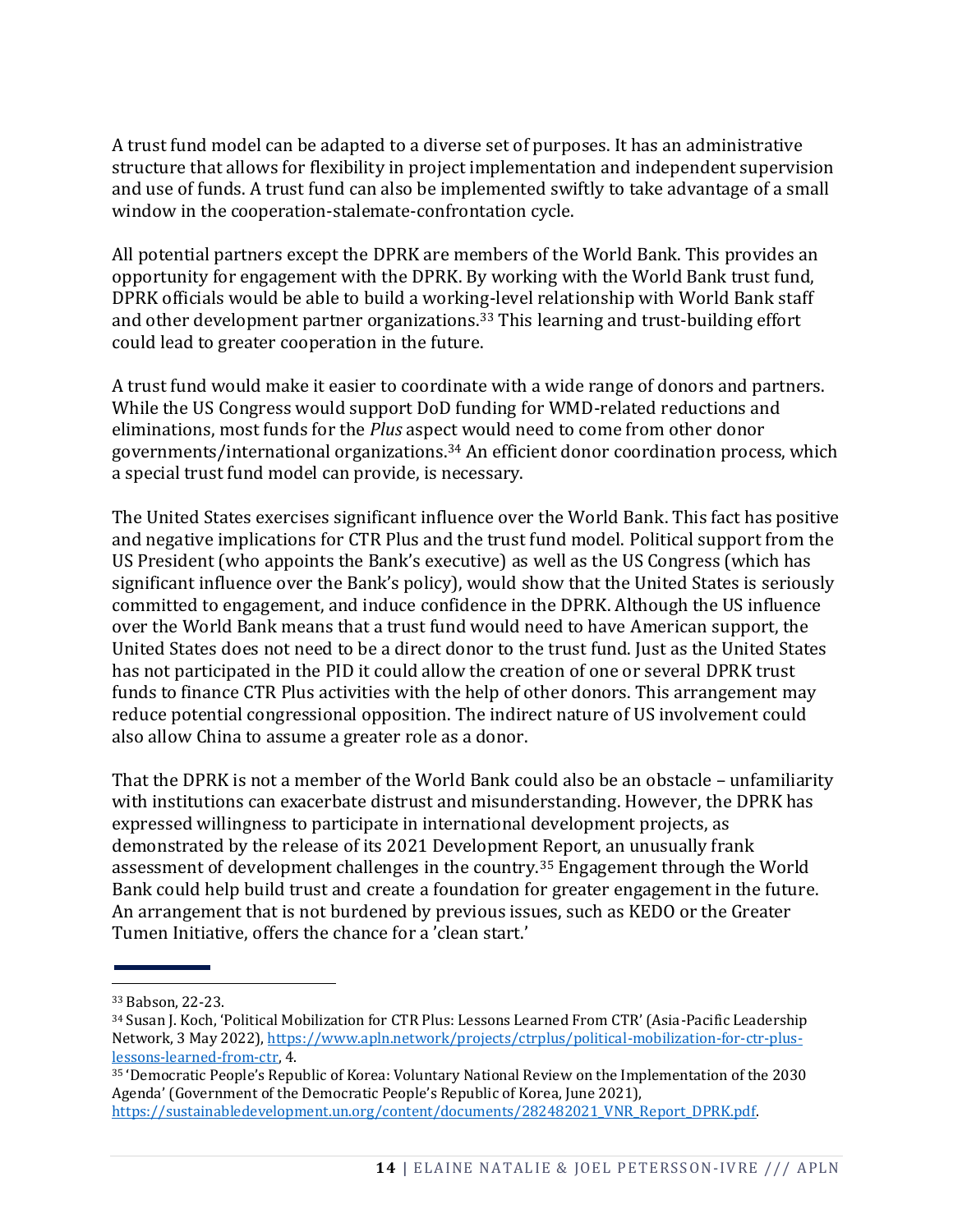## **Conclusion and Recommendations**

Moving forward with CTR Plus will be a difficult task. The original CTR program in the 1990s also faced challenging circumstances with strong skepticism from within the US Congress, but eventually produced tangible results. It required hard work and political bravery from decisionmakers in the United States and Russia, but the program eventually successfully dismantled many WMDs and removed nuclear weapons and material from Belarus, Kazakhstan and Ukraine. As Susan Koch argues, "success breeds success":

… in Summer 1995, after three years of cooperation, the Russian Ministry of Defense requested assistance to enhance the security of nuclear warhead storage sites. That extremely sensitive work would not have been possible without the habits of trust and cooperation that had built up over the previous three years. It was also essential that the proposal came from Russia rather than from the United States.<sup>36</sup>

In the current unfavorable political environment, policymakers in countries surrounding the DPRK – chiefly the United States, China, the ROK, and Japan – should focus on actions that each country can influence. They should avoid hawkish rhetoric, build bipartisan and domestic support for CTR Plus, and carefully evaluate their ability to participate in the trust fund arrangement outlined above.

To construct a politically viable funding framework for CTR Plus, it needs to be clear how each country can gain from the arrangement, and what they can contribute to it. The **United States** and the **DPRK** should engage in leader-level or at least senior-level dialogue on threat reduction. This dialogue would set the stage for a high-level political commitment to CTR Plus, and activities related to WMD-reduction and arms control. Funding for these activities is more likely to be approved by the US Congress.

**China** should take a prominent role on the "Plus" side. That is, the activities that take place separate from WMD and arms-control activities. This would involve offering its expertise in implementing development projects in the DPRK, as well as sizeable contributions to the World Bank DPRK Trust Fund. As securing US Congressional support for funding Plus activities would be politically difficult, at least for the time being, the **United States** should take the initiative to *create but not provide (politically sensitive) funds to* the World Bank DPRK Trust Fund and encourage regional partners like **Japan** and the **ROK** to play an active role in the trust fund's consultative oversight group. In parallel, the **ROK** and the **DPRK** could also pursue inter-Korean projects. The experience of **European** countries from the PID would also be valuable in this regard. Considering its historical role in DPRK diplomacy, the door should be kept open for **Russia** to join. However, its involvement in the arrangement seems unlikely at the current juncture.

<sup>36</sup> Koch, 9.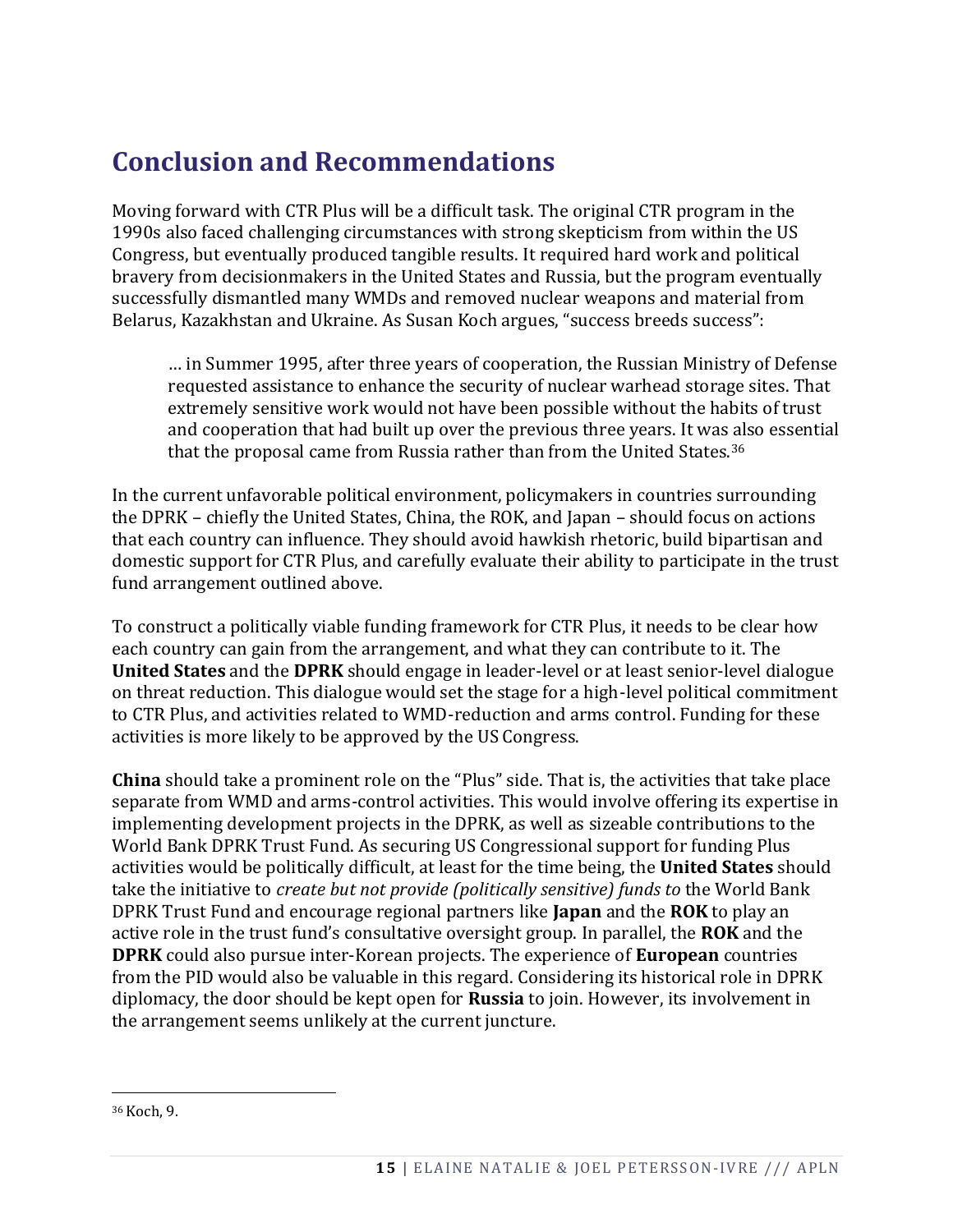**China** and the **United States** should also hold a coordinating dialogue to build mutual trust and coordinate CTR and Plus activities. Given the current state of US-China relations, this dialogue should be ancillary to broader efforts towards reducing strategic tensions. An outline of this arrangement is depicted in Figure 1.



*Figure 1: The roles of various stakeholders in a World Bank trust fund-based financing model for CTR Plus with the DPRK.*

From the DPRK perspective, the Trust Fund would provide a way to interact and learn from the international community in a cooperative manner, strengthening the potential for economic growth. From the US side, the arrangement would allow for more constructive engagement with the DPRK, improving diplomatic relations and paving the way for nuclear threat reduction efforts. At a time of difficult relations with China, it could be a means of constructive US-China engagement towards the goal of reducing tensions on the Korean Peninsula. For China, the arrangement is compatible with its two-track approach and allows it to stabilize the DPRK economy.<sup>37</sup> Additionally, China's role as a stakeholder within the World Bank would be strengthened.<sup>38</sup> Potential US concerns over China's increased role would be offset by the participation of Japan (the second largest shareholder in the World Bank), and the ROK.

European countries, several of whom historically have pursued engagement with DPRK, could provide extra funds as well as personnel and institutional experience of running a

<sup>37</sup> Young Bang Chan, 'The US Needs China's Support to Denuclearize North Korea', The Diplomat, 23 April 2021[, https://thediplomat.com/2021/04/the-us-needs-chinas-support-to-denuclearize-north-korea/.](https://thediplomat.com/2021/04/the-us-needs-chinas-support-to-denuclearize-north-korea/)  <sup>38</sup> Scott Morris, Rowan Rockafellow, and Sarah Rose, 'Mapping China's Multilateralism: A Data Survey of China's Participation in Multilateral Development Institutions and Funds' (Center for Global Development, 2021), [https://www.cgdev.org/sites/default/files/mapping-chinas-multilateralism-data-survey.pdf.](https://www.cgdev.org/sites/default/files/mapping-chinas-multilateralism-data-survey.pdf)